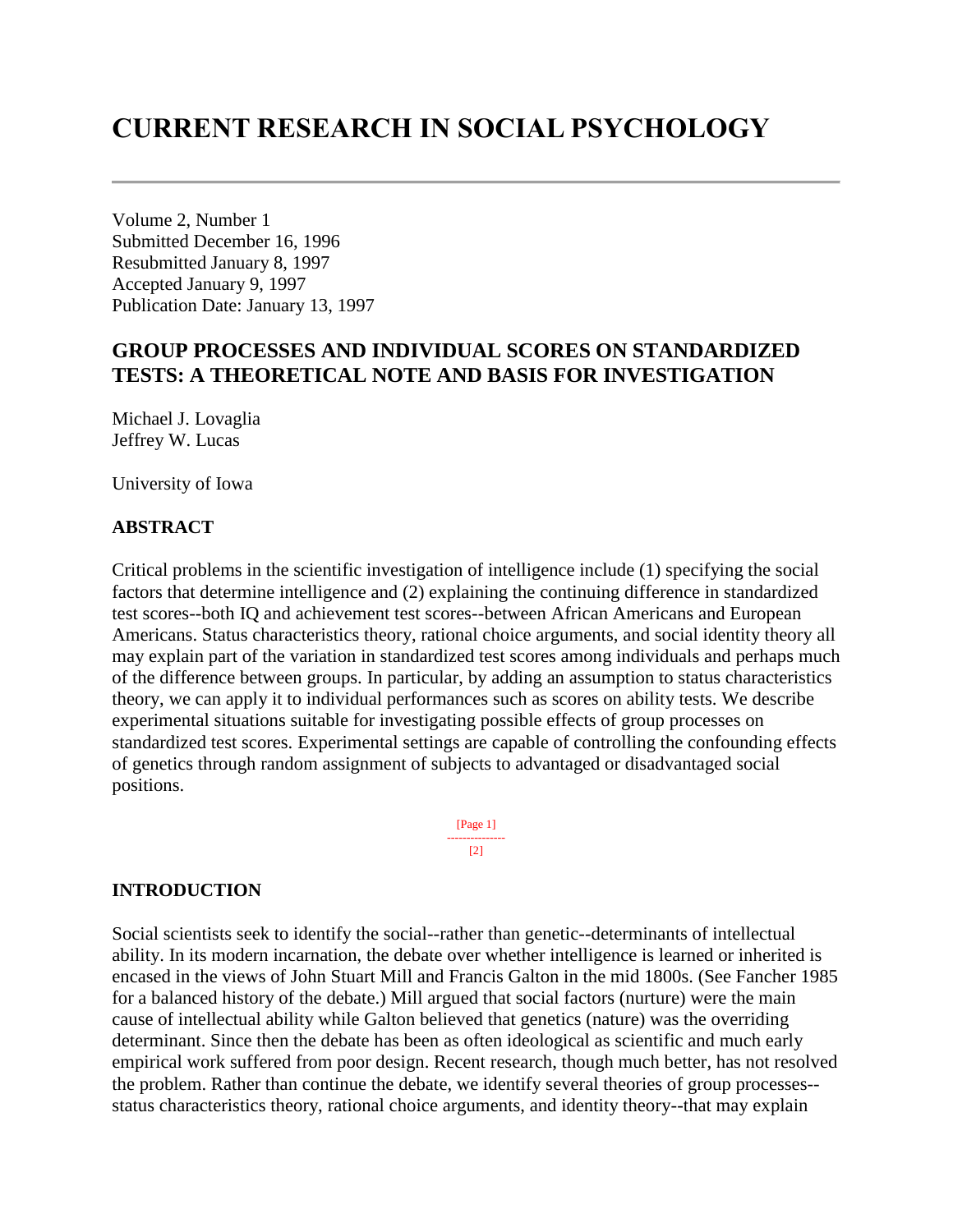part of the variation in standardized test scores among individuals. Further, these processes may explain much of the difference in IQ between African Americans and European Americans.

Standardized tests are the main tools for investigating the relative contribution to intellectual performance of genetic and social factors. For instance, the Stanford-Binet and Wechsler IQ tests presume to measure an underlying stable potential for high intellectual performance. While general intelligence is a fascinating abstract topic, in practical terms, measured IQ or intellectual ability is a score on a test. Because ability test scores have serious implications for individuals in society, we seek the social factors that affect those scores. Test scores rise steadily with age until the late teens. They remain relatively stable through adulthood. Because IQ is stable over repeated tests and not easily changed (Snow 1995), proponents of IQ testing assume that IQ is in large part genetically determined (Herrnstein 1973, Jensen 1981). Makers of scholastic aptitude tests (e.g., SAT, ACT or GRE) shy away from such genetic determinism, while maintaining that their tests measure a stable underlying ability that resists improvement during crash study courses (Messick 1980).

Some standardized test items may be easier for privileged members of society to answer than for the less privileged, and the potential for such cultural biases has been a major concern for several decades. Whereas tests based on verbal and mathematical ability cannot be completely culturefree, it is more difficult to make a case for cultural bias in nonverbal tests of abstract reasoning such as the Raven Progressive Matrices. Despite years of trying to eliminate cultural bias from standardized tests and increased education for African Americans, members of this group still score lower than European Americans on standardized tests--including IQ and scholastic aptitude tests. The difference remains substantial, around three-quarters of a standard deviation for IQ (10 - 12 IQ points) and two-thirds of a standard deviation for scholastic aptitude tests (Herrnstein and Murray 1994). The gap persists despite attempts to statistically control socioeconomic status and other social factors (Herrnstein and Murray 1994, Jensen 1992). If social factors are responsible for such differences in test scores, then it is incumbent upon social scientists to identify those factors and demonstrate their impact on standardized test scores.

Researchers in several fields of social science have recently articulated the need for studies that specify the social determinants of individual scores on standardized tests. Neisser et al. (1996) in a thorough review of research on intelligence include among critical research problems: (1) Environmental factors contribute to the development of intelligence, but we do not know what those factors are or how they work. And (2), the difference between intelligence scores of African Americans and European Americans does not result from obvious test bias nor solely from differences in socioeconomic status. Explanations based on caste and culture have little empirical support. Yet there is little empirical support for a genetic interpretation. At present no one knows what causes the difference. Our research addresses these problems.



These research problems are not only critical but difficult. Currently, it is possible for one group of researchers to conclude that racial differences in IQ are largely due to genetics (Levin 1994; Lynn 1994) and another group to conclude that there is little or no evidence for genetic causes for racial differences in IQ (Waldman, Weinberg and Scarr 1994), both groups basing their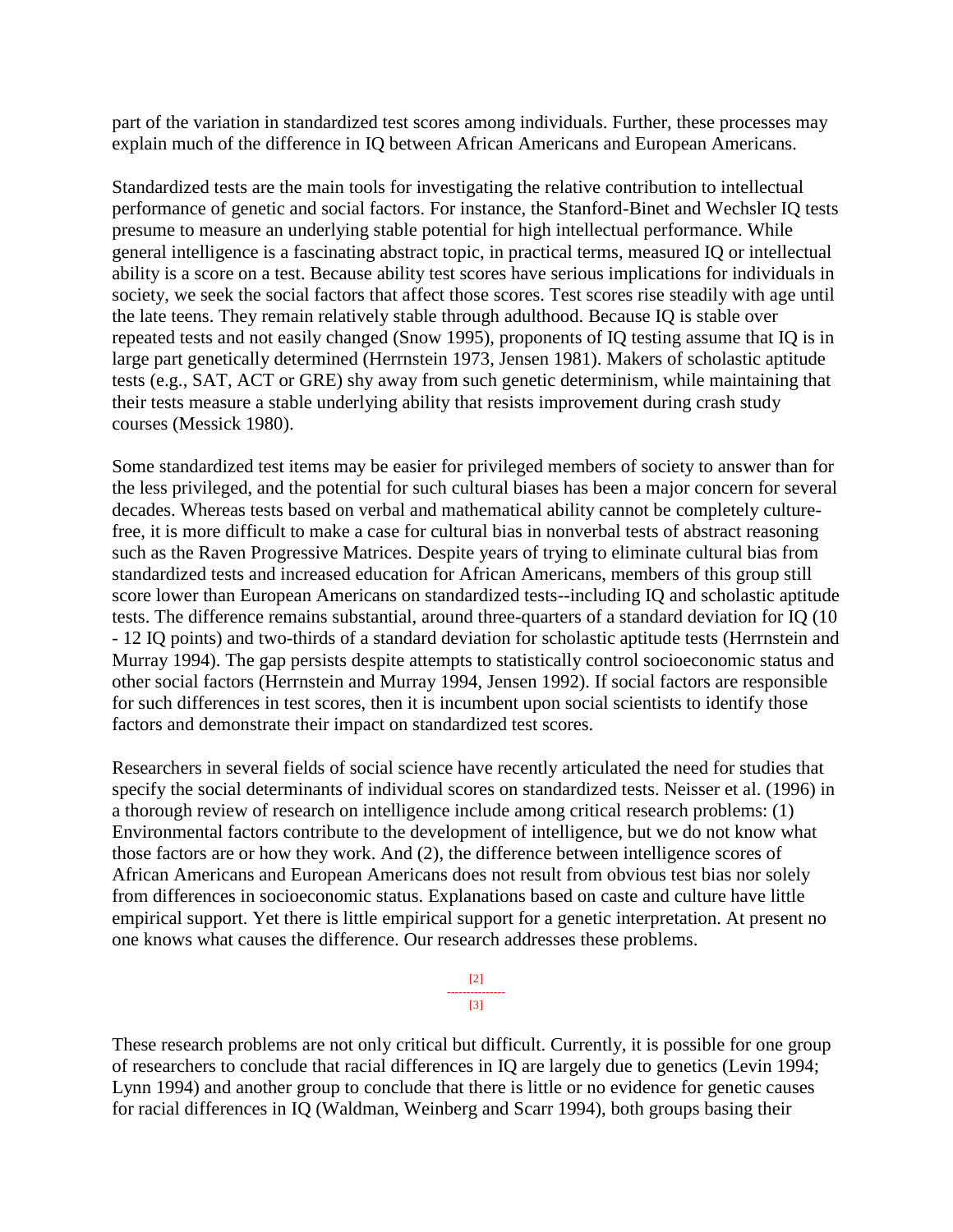positions on the same data from a single study recognized to be one of the best in the field. Udry (1995) points out that progress in assessing social factors requires controlling possible genetic effects. Eysenck (1995) and Turkheimer (1991) suggest an experimental approach because of the greater control and opportunities for causal inference made possible by experimental settings. However, they acknowledge the difficulty of the experimental approach with human populations. For example, a person cannot be randomly assigned to a race. The same holds for other genetic attributes. Thus, effects of genetic and social factors are confounded in currently used research designs(but see Steele and Aronson 1995 for progress in this regard).

After a brief review of recent research, we identify different group processes as factors that may contribute to scores on standardized tests and show how they may account for the difference in IQ scores for African Americans and European Americans. We then propose experimental settings that allow the investigation of group process effects on IQ and control the possibility of confounding genetic effects.

## **Research on Genetic and Environmental Contributions to IQ**

Two kinds of empirical studies have been used in efforts to disentangle the relative contribution to intellectual ability of genetics and social factors: twin studies and adoption studies. Twin studies, for example, may compare intelligence scores of monozygotic twins--whose DNA is identical--reared apart (MZA) with those reared together (MZT). If standardized test scores correlate the same for MZA twins as for MZT twins, then a substantial contribution of heredity is inferred. The difference in test score correlation between MZA twins and MZT twins is used to indicate the relative contribution of social factors. A recent, well-designed, large-scale study comes down firmly in favor of heredity. The Minnesota study of twins reared apart (Bouchard et al. 1990) found that scores of MZA twins correlated about .70 while the scores of MZT have been found to correlate about .80. The study attempted to control several economic, educational and cultural factors. Because test scores for twins reared apart correlate nearly as highly as do scores for twins reared together, the results imply that intellectual ability is largely inherited.

Despite the evidence of twin studies, the debate continues. Twin studies make assumptions that cannot possibly be met in even the best research designs. Arguments over the robustness of findings under violations of these assumptions ensure that twin studies will never resolve the issue of relative contribution to intellectual ability of genetics and social factors. For example, twin studies assume that twins raised apart are separated at birth and have no subsequent contact with each other--a rare occurrence. It is also assumed that separated twins are placed in substantially different environments where the social factors in one twin's environment do not correlate with those in the other's. Again the assumption cannot be met. These and other assumptions of twin studies fuel the debate (see especially Eysenck and Kamin 1981).



Adoption studies also attempt without success to disentangle the relative contributions to intellectual ability of genetics and social factors. The two most common types of adoption study design produce conflicting results (Turkheimer 1991). First there are individual-difference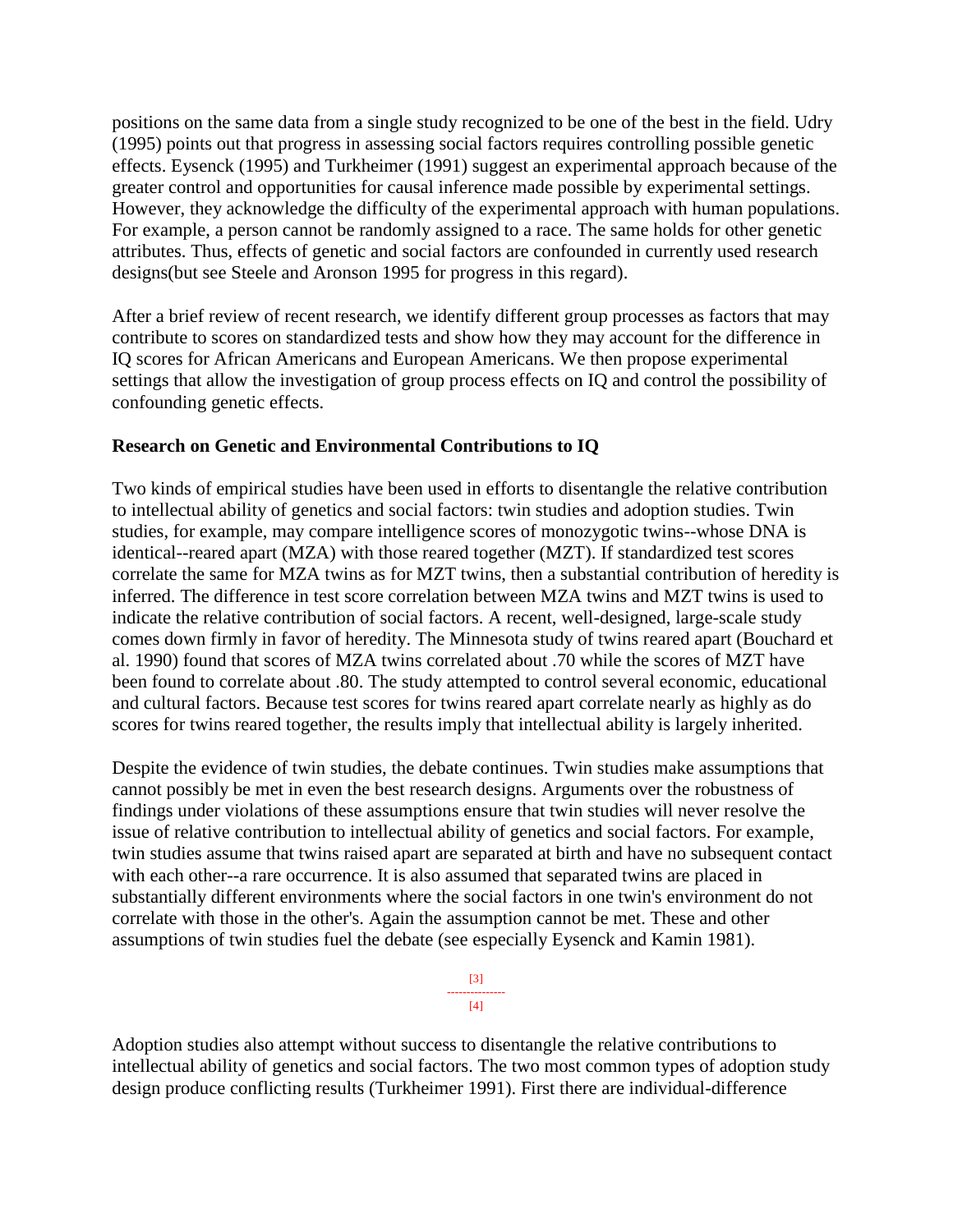studies in which the IQs of adopted children are related to the IQs of their biological parents and the social factors of their adopted home. Positive correlations between the IQs of adopted children and their biological parents indicate the contribution of genetics. Correlations between the IQ of children and the social factors of their adopted home indicate the contribution of social factors to intelligence. The IQ correlations of biological family members have been consistently found to overshadow social factors in these studies (Bouchard and McGue 1981). The startling conclusion drawn from these studies is that adopted children raised in the same family may be about as different from one another as children randomly selected from the population (Plomin and Daniels 1987). Second, there are group-difference studies that compare the IQs of children living in deprived settings with the IQs of children adopted from deprived settings into more affluent homes. These studies generally report increased IQ for children placed in enriched settings and little evidence for IQ heritability (Schiff et al. 1978). In sum, evidence from twin and adoption studies supports the conclusion that both genetics and social factors play roles in intellectual ability. However, these research designs are not capable of determining the relative contribution of each.

Rather than continuing the research program that attempts to determine the relative contributions of heredity and social factors to intelligence, it might be productive to isolate their separate effects. The role of social factors in determining intellectual ability is undoubtedly substantial. Proponents of genetic determinism interpret the results of the Minnesota twin study (Bouchard et al. 1990) to mean that genetics is responsible for at most 70% of differences in intellectual ability, social factors probably account for at least 30%. The debate continues over the proper contribution of genetics and other factors implied by these percentages. Other recent studies estimate a smaller role for genetics, a contribution of about 50% of the variation in IQ scores, suggesting a larger role for social factors (Chipuer, Rovine and Plomin 1990; Loehlin 1989; Rodgers, Rowe and May 1994; Scarr and Weinberg 1978; Scarr, Weinberg and Waldman 1993). We should be able to identify the social factors responsible for such a large effect.

Despite such indirect evidence for the impact of social factors, the goal of determining the social factors responsible for intellectual ability has proven elusive. Scarr and Weinberg (1978) found that for adopted children in their late teens, IQs of children raised in the same adoptive family correlated near zero. They concluded that a shared home environment does little to reduce inequality of intellectual ability. The apparent lack of effect of "shared environment" has led to the search for social factors that have different impacts on individual members of the same group. Plomin and Daniels (1987) termed these factors "nonshared environmental effects." If the environment has a substantial effect on intellectual ability, and if a "shared environment" has little effect, then "nonshared environmental" factors must be important. But little progress has been made in specifying which factors produce the effect, other than a small role noted for birth order and gender (Plomin and Daniels 1987). Also, the number of books owned by a child was found to correlate with IQ (Rodgers, Rowe and May 1994), but it is as likely that high IQ leads to the acquisition of books as that acquiring books improves IQ. There is considerable literature and debate on expectancy effects, especially with regard to students' performance in school (Rosenthal and Jacobson 1992). Students are rated higher when teachers have been led to expect superior performance from them. However, the size of the effect remains unknown even by proponents (Rosenthal 1994). In addition, there is substantial opposition to the claim that teacher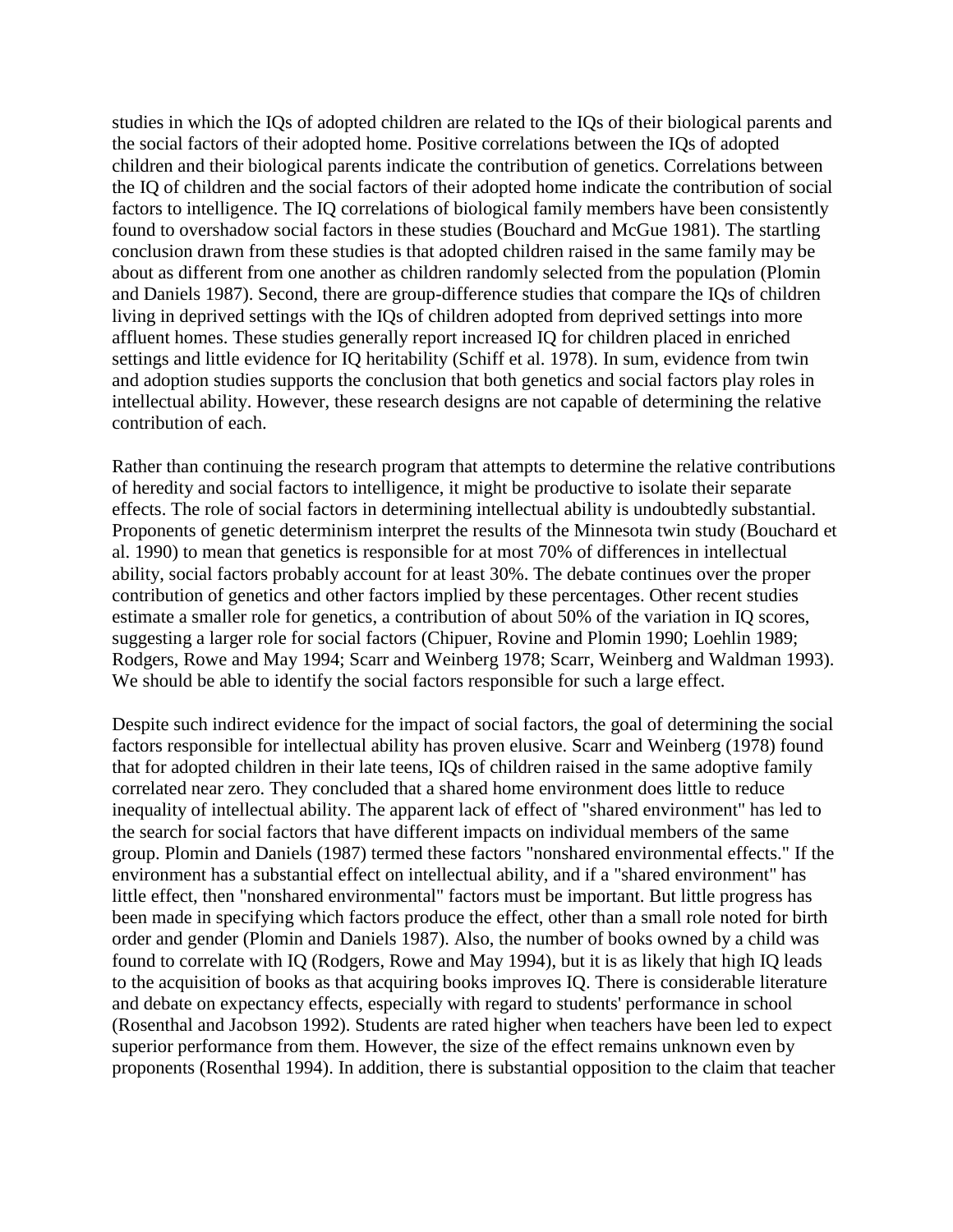expectancies can influence learner intelligence (Snow 1995). Thus, the social factors or processes responsible for nonshared environmental effects have yet to be determined.

```
[4]
---------------
      [5]
```
We will identify how specific group processes may act as nonshared environmental effects on standardized test scores. In the following section, status characteristics theory, rational choice arguments and identity theory are used to explain differences in IQ that remain after factors such as race and social class have been controlled.

# **GROUP PROCESS EFFECTS ON IQ**

Several theories of group process are obvious candidates to explain differences in test scores among social groups. In general, their explanations should complement rather than compete with each other. We will sketch theoretical developments using status characteristics theory and rational choice ideas that can be used to explain differences in test scores. We then describe an experimental setting that can be used to test those developments. Social identity theory also has obvious application to the problem and we will touch briefly on how it might be applied and a way to test it. Other group process theories may also apply.

## **Status in Groups and Individual Performance**

The same processes that produce status hierarchies also produce different rewards and costs for achievement by people in different social strata. Thus, social stratification into status hierarchies produces opportunities where rational actors may be motivated by expected rewards and costs. They may perform less than optimally on tests when they are less highly rewarded than others for success or when they will bear higher costs for success than others. We briefly introduce status characteristics theory, extend its scope to apply to individual performance on standardize tests, then show how differential rewards and costs can further separate the IQ scores of high and low status actors.

Status refers to an individual's standing in the hierarchy of a group based on the prestige, honor and deference accorded her by other members. Status characteristics are features of individuals that influence group members' beliefs about each other. Different "states" of a status characteristic are assumed to have differential value, esteem and honor. For example, in the United States, European Americans are privileged over African Americans. Race is a diffuse status characteristic because it carries with it expectations for competence in a wide variety of situations. Status characteristics can also be as specific as grade point average in high school or score on a standardized test. Status characteristics help determine members' relative status by altering expectations for competence that group members hold for one another.

Status characteristics produce status rank through a chain of four logically connected assumptions: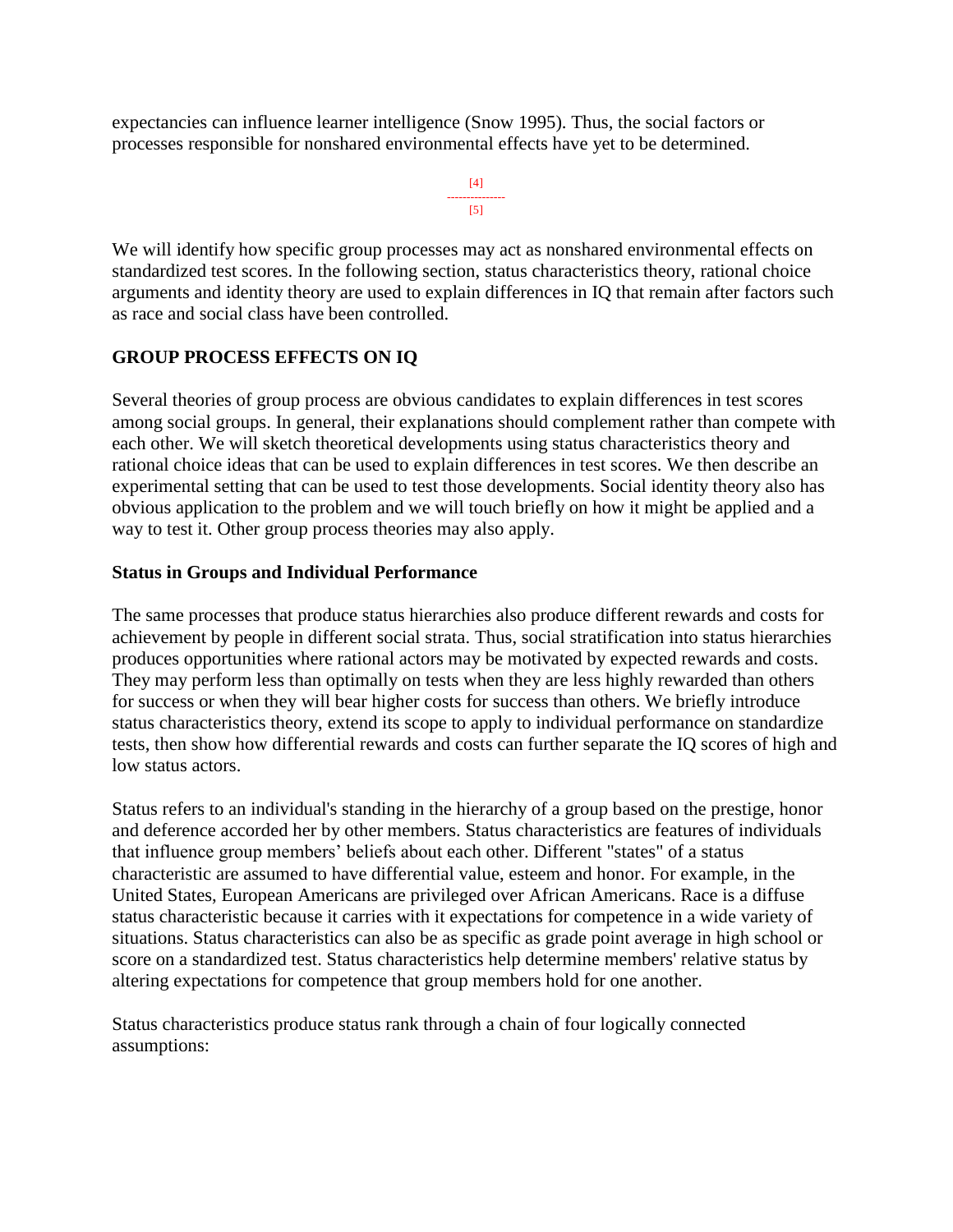(1) A status characteristic becomes salient in a task situation if it differentiates among group members or is directly related to the task. (2) Salient status characteristics, even if not directly related to the task, will become relevant unless they are specifically dissociated from the task. (3) The effects of relevant status characteristics combine to form an aggregated performance expectation for each member. (4) Status rank is a direct function of the aggregated performance expectations of group members: The higher the aggregated performance expectation for a member, the higher is that member's status rank in the group.

> [5] --------------- [6]

The scope of status characteristics theory is confined to task-oriented groups where the contributions of all members are needed to accomplish some task, i.e., collective orientation and task orientation. In groups meeting its scope conditions, the theory states that a status hierarchy will form consistent with statuses that members possess in society at large. (See Note 1.) High status members: (1) are given more opportunities to perform, (2) perform more, (3) are given higher evaluations for their performances, and (4) have more influence over group decisions than low status members (Berger, Rosenholz, and Zelditch 1980). These status processes produce a self-fulfilling prophecy. Expectations for competence determine status rank and high status members are evaluated as more competent because they are high status. While group members expect superior performance of high status members and evaluate their performance as superior, the theory makes no prediction as to the objective level of group members' performances. In particular, status effects on individual performance on standardized tests have been ruled out because such situations lack collective orientation and thus fall outside the scope of the theory. That is, because individual performance on standardized tests is independent of the contributions of other group members, the theory cannot predict that status information will alter the performance of test takers. To use the theory to predict IQ differences, we must extend its scope to include individual performance on standardized tests.

Hints of a role for status processes in performance on ability tests can be found in the research literature. Elizabeth Cohen and her colleagues have designed school programs to integrate students of diverse backgrounds in a cohesive classroom (Cohen 1986, 1993; Cohen, Lotan and Leechor 1989). They succeed by carefully controlling status processes and by breaking down existing status distinctions (Cohen and Roper 1972, 1985; Rosenholtz 1985; Rosenholtz and Cohen 1985). An interesting byproduct of the program is improved performance on standardized achievement tests for all students but especially for lower status students (Cohen, Lotan and Leechor 1989).

IQ gains made by children adopted into enriched environments have been found to fade by early adulthood (Scarr and Weinberg 1978). This has been seen as evidence of the genetic basis for intelligence (Herrnstein and Murray 1994). However, it is at least as likely that the IQ gains of young adoptees fade because status processes in school and work situations become more important as children age and counter the effects of an enriched home environment.

Steele and Aronson (1995) gave African-American and European-American students a test composed of items from the verbal GRE. In one condition, students were told the test was diagnostic of their verbal ability. In another condition, students were told the test was merely a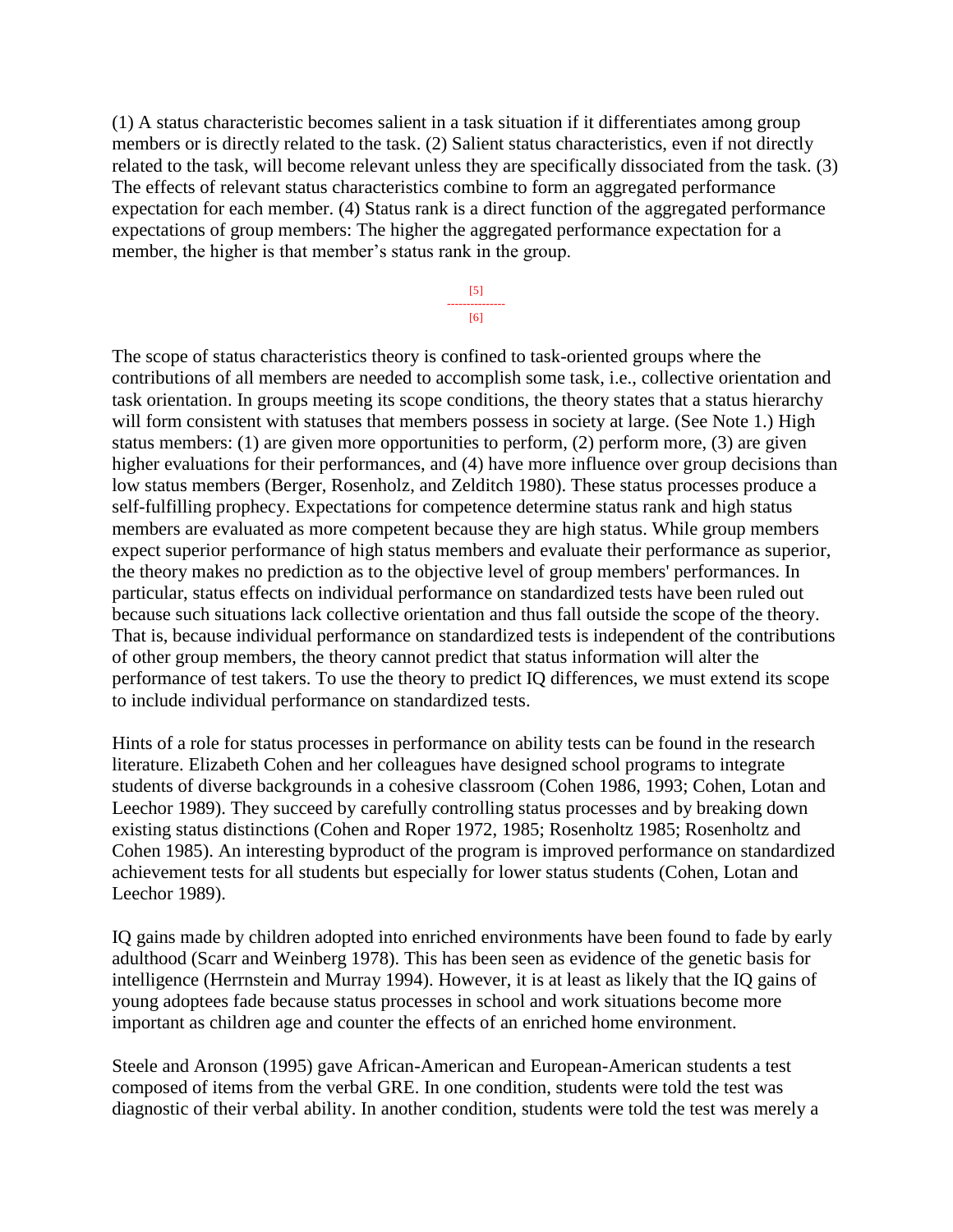means of familiarizing them with verbal problems they might run into. European-American students did equally well on the test in both conditions. In contrast, African-American students did worse when told the test was diagnostic of their ability than when it was nondiagnostic. This suggests that the status of African Americans plays a role in their performance on standardized tests: Their scores may drop when they know the results can be used compare their performance with that of European Americans. Our goal is to explain the mechanism behind such stereotype vulnerability.

To explain differences in standardized test scores for members of different status groups, we propose the following extension to status characteristics theory: Collective orientation prevails when individual performance on a task has implications for status processes in future group interaction. Standardized test scores have significant impact on the future academic and work careers of Americans. Thus collective orientation exists and status processes will affect test scores in the United States. There are several ways this could occur.

> [6] --------------- [7]

A good example of the effects of status on individual performance was documented by William Foote Whyte in his classic Street Corner Society—the story of Doc and the bowling league. Doc was the leader of an Italian-American gang in Boston's North End in the late 1930s. At one point, the gang started bowling regularly. It turned out that gang members' bowling scores correlated highly with their status rank in the gang. Even though some low-status members of the gang bowled better than the leaders when bowling elsewhere, when the gang bowled together, low status members could not bowl well. This was not for lack of effort, as they were often determined to bowl better and show up the leaders. They rarely did so. If by chance a low-status member did beat one of the leaders, the low-status member could be taunted, ridiculed, and talked into losing a return match. This reaffirmed the status hierarchy of the group. An individual's bowling score is not dependent on a collective process and so would fall outside the scope of status characteristics theory, yet status processes seem to operate. It could be argued that there is a larger collective task beyond the simple aggregation of team members' scores. For example, a goal of bowling may be maintenance of status hierarchies, just as a goal of ability testing is the maintenance of status hierarchies. Thus, the same processes that affected bowling scores could affect scores on standardized tests.

### **Rational Choice**

Individuals occupying different status ranks may come to expect quite different outcomes from the same performance on an objective, standardized test. These expectations may then affect how an individual performs on such a test. From a rational choice perspective, if people expect to receive large rewards for success on a test, they may do better on the test than they would if they expected a smaller reward. For example, some might expect a good score on the SAT test to eventually lead to a \$500,000 a year job on Wall Street, or a position as a prominent doctor or lawyer. But others, coming from different backgrounds, might expect a more modest reward--a steady job with the post office or as a teacher.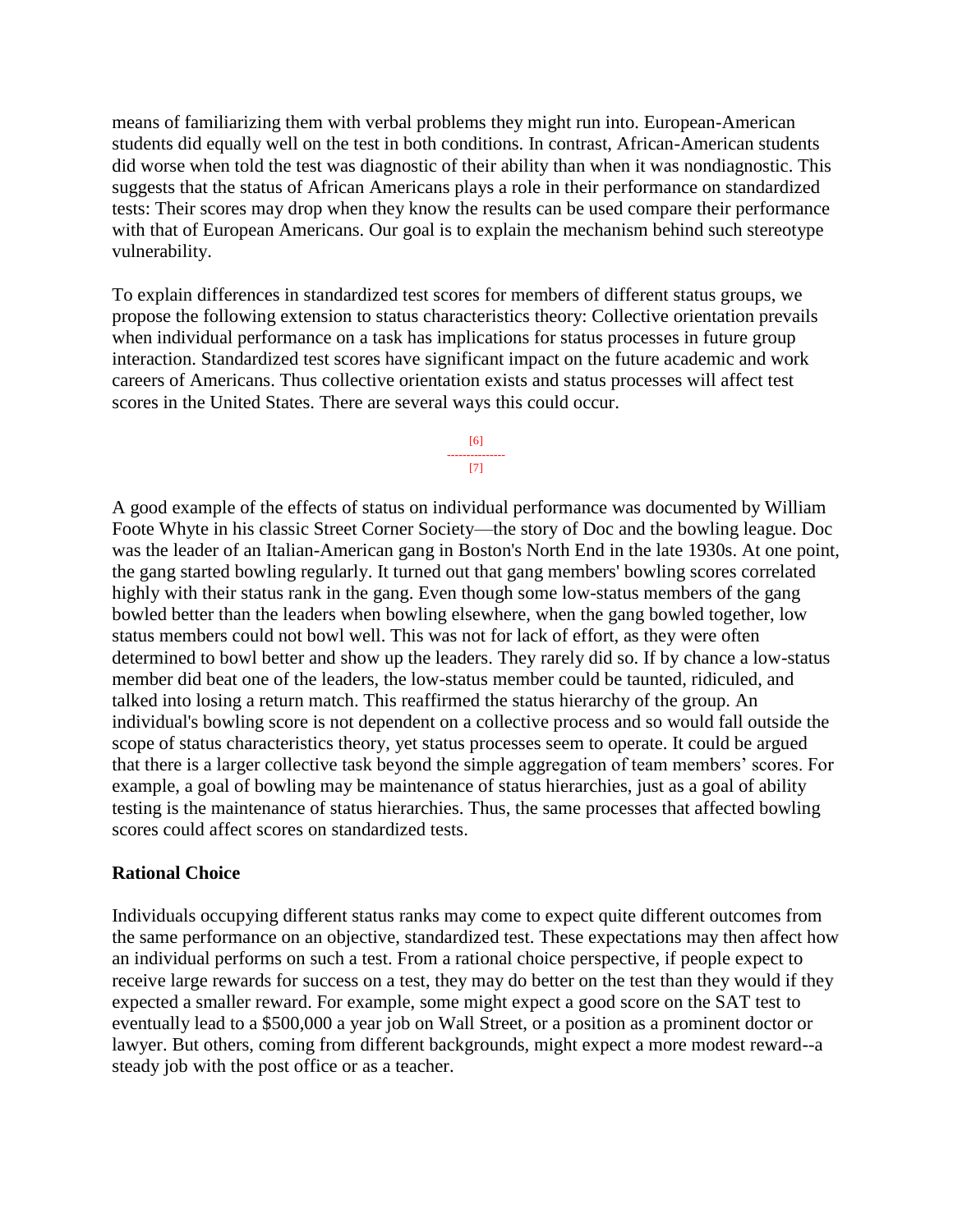On the other hand, if people expect to pay substantial costs for success on a test, they may do worse than they would if they expected costs to be trivial. For some the costs of success might be trivial. A high score and going off to college entails little disruption in the life of the son or daughter of a doctor. Others may expect much higher costs. For example, a minority student who does well on a test and plans to go to college might be shunned by family and friends for trying to be "too white." Moreover, going away to college would involve immersion in an alien culture, cut off from social support. For example, a five-year-old boy in foster care was asked where he wanted to go to college. He said, "I NEVER want to go to college. My uncle had to go to college, and I NEVER want to do ANYTHING like that." His aversion to college seemed to stem from the fact that his uncle had been sent to jail. Out of embarrassment, the boy's mother had told him his uncle was "away at college." The boy, who is quite intelligent, drew the reasonable inference that people were sent to college to be punished. Had he, at that point, been given a test and promised that if he got a high score he would go to college, he probably would not have done well. He would expect high costs and little reward to result from a high test score.

The examples above led us to propose an extension to status characteristics theory that allows its application to standardized ability testing. An individual's rank in the status hierarchy and the resulting rewards and costs associated with success on achievement tests may effect scores on such tests. When individual performance can affect status rank in future group interaction, high status individuals may outperform low status individuals. Several hypotheses follow.

> [7] --------------- [8]

The extension of status characteristics theory to apply to standardized ability testing suggests:

Hypothesis 1. On a standardized ability test, individuals possessing the high state of a specific status characteristic will outperform those possessing the low state of the characteristic.

Hypothesis 2. On a standardized ability test, individuals possessing the high state of a diffuse status characteristic will outperform those possessing the low state of the characteristic.

The rational choice perspective that differential rewards and costs for success on standardized ability tests will affect test scores suggests:

Hypothesis 3. On a standardized ability test, individuals who are highly rewarded for a high score will outperform those who expect to receive a smaller reward.

Hypothesis 4. On a standardized ability test, individuals for whom a high score is costly will perform poorly compared to those for whom a high score is not costly.

Status information aggregates to determine overall status rank of individuals in groups and the theory has been extended to apply to standardized ability testing. This suggests:

Hypothesis 5. On a standardized ability test, the effects of status characteristics, rewards, and costs aggregate to determine test score.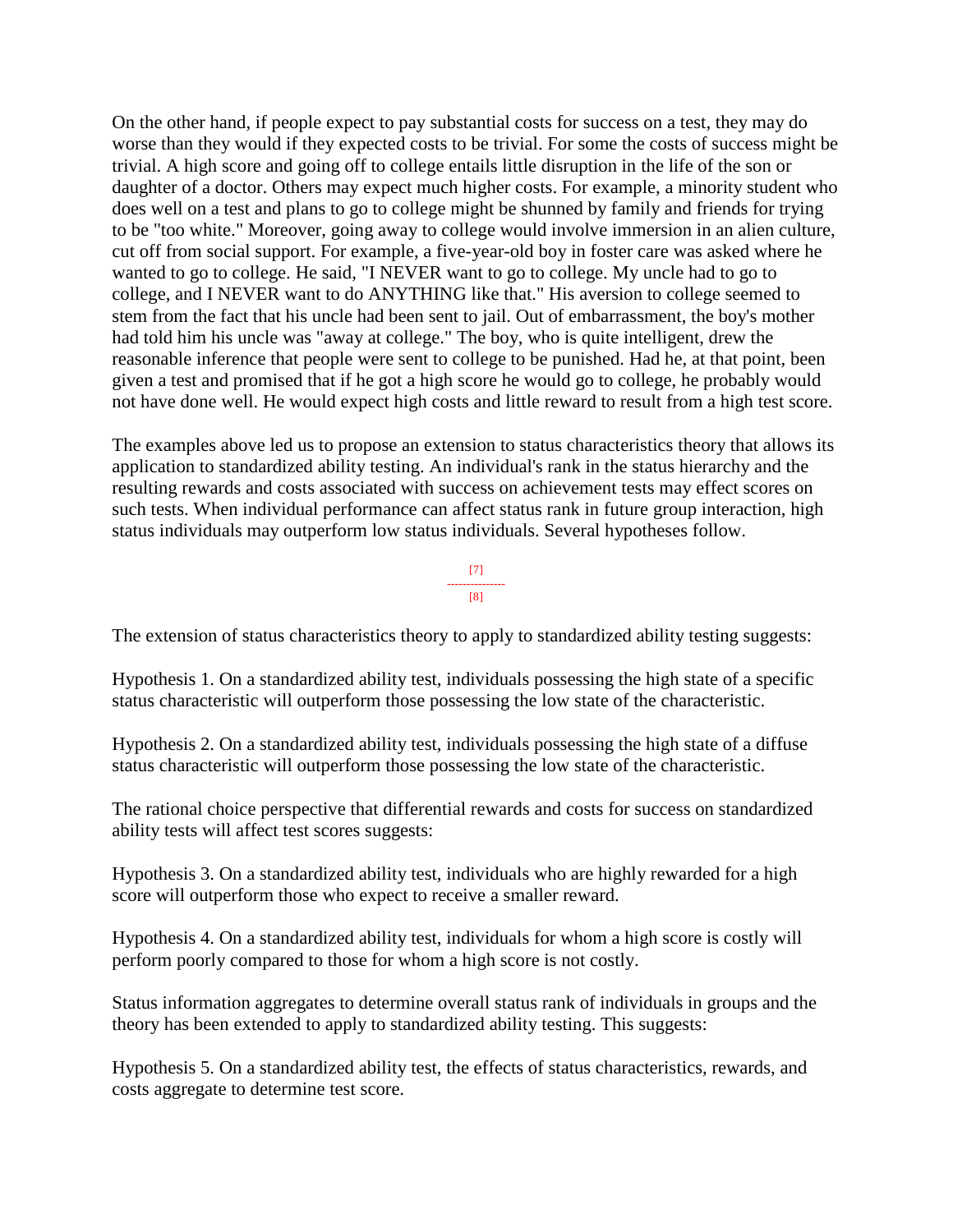## **A Setting to Investigate Group Process Effects on IQ**

Testing the above hypotheses can be facilitated using a computerized experimental setting. Laboratory experiments can disentangle social and genetic factors that are inevitably confounded in twin and adoption studies. The laboratory allows investigation of group processes as factors determining standardized test scores while using random assignment of subjects to control the possibility that individual genetic differences intervene.

Existing diffuse status characteristics such as race are difficult to work with for several reasons. First, effects other than those being investigated cannot be ruled out because subjects cannot be randomly assigned to a race. Second, race has a wide variety of social and cultural meanings depending on the background of the individual. Third, race has both genetic and social implications; to identify the social factors affecting IQ, we must rule out the possibility of genetic influence in our studies.

One solution is to create a status characteristic in the laboratory. That way, we know exactly what social connotations the characteristic has and subjects can be randomly assigned to either a high or low status condition. Ridgeway (1991; Ridgeway, Boyle, Kuipers and Robinson 1995) developed the theory for constructing a status characteristic and has successfully produced one in the laboratory. Subjects first complete a task that they believe to be diagnostic of some stable characteristic of themselves called a "response style." Subjects believe they are assigned a response style based on their performance when in actuality their scores on the task are randomly assigned. Subjects can also interact with confederates who provide information that reinforces the status manipulation. For example, in a condition where Q is high status, confederates identified as Q act with certainty and confidence and those identified as S act with hesitancy and lack of confidence. Ridgeway et al. (1995) found that this manipulation created a strong status distinction that affected the behavior of subjects. By manipulating such status characteristics we can test hypotheses 1 and 2.

Pay levels can be manipulated based on subjects' response styles to test hypotheses 3 and 4. For example, subjects might be informed that because they have a "Q" response style they will be paid \$6 and subjects with "S" response styles will be paid \$11. In another condition, subjects could be informed that those with the S response style will be paid the higher amount and those with the Q response style the lower amount. Thus subjects are manipulated to believe that one level of the characteristic is more highly valued than the other level of the characteristic. Costs could also be manipulated by imposing some penalty for success on students from one group rather than another.



Combining all the above manipulations tests hypothesis 5. If scores on a standardized test are higher for subjects randomly assigned to a high level of a status characteristic, high rewards, and low costs, then we would be justified in concluding that these group processes caused the difference in test scores.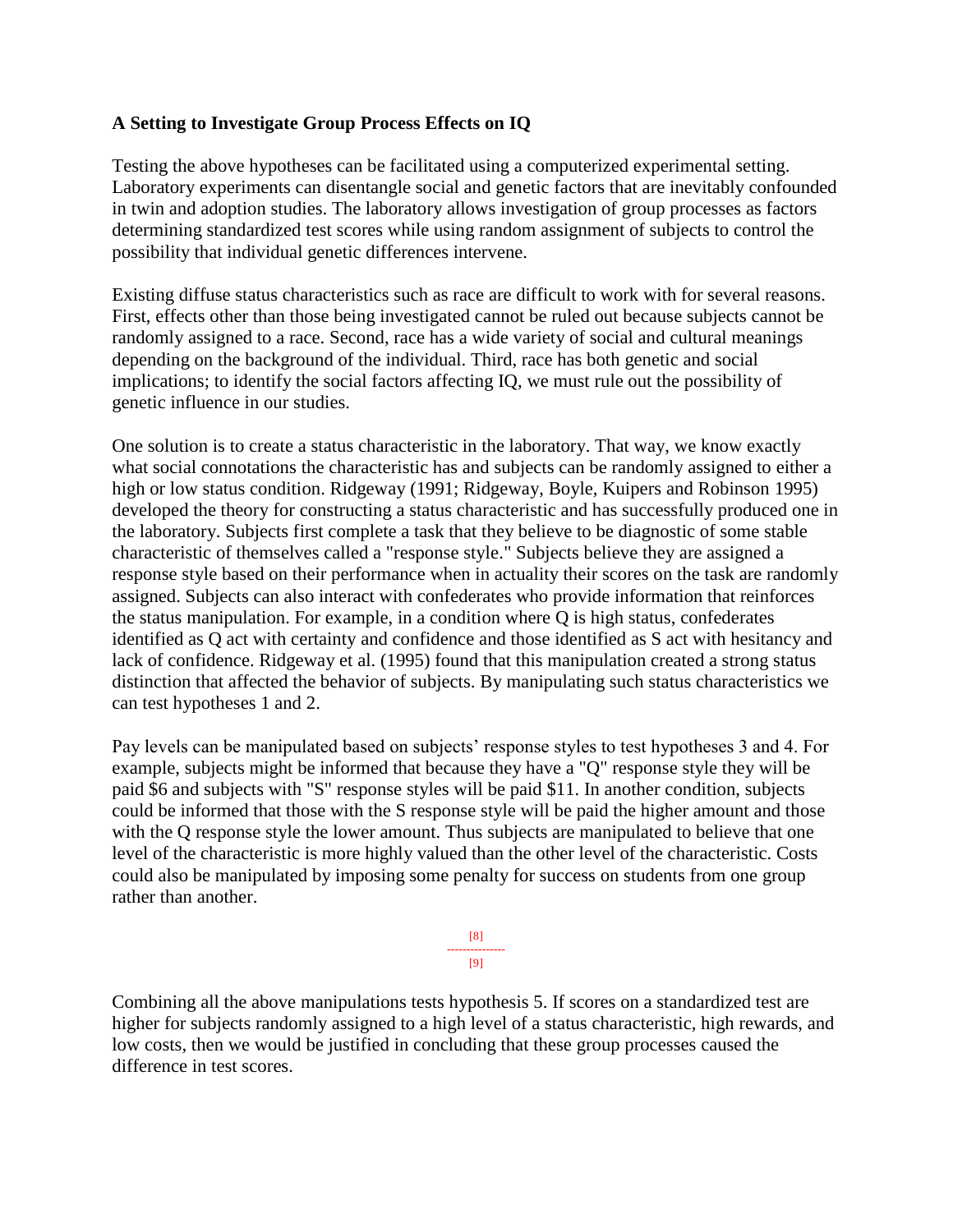This brings up the problem of generalizing experimental results from small homogeneous samples to some larger population. Suppose that status processes created in the laboratory can be demonstrated to affect standardized test scores, can we then conclude anything about race and standardized test scores in the larger population? And suppose no effect of status processes on test scores is found in an experiment. Do we then conclude that status processes have no effect on test scores in general?

Experimental results do not generalize to larger populations directly in the way that survey results do when the survey sample is randomly chosen from a population. Experimental results are best interpreted as supporting or failing to support theories (Mook 1983). A well-supported theory can be expected to yield valid predictions in situations that fall within its scope (Webster and Kervin 1971). Thus, to the extent that race operates as a status characteristic in society and the testing situation conforms to the scope conditions of the theory (that is, test takers are task oriented and collectively oriented), race should affect test scores as predicted by the theory.

Size of effect is another area where experimental results do not directly correspond to society at large. Due to ethical and financial considerations, experiments in social psychology usually produce mild and transient effects. Subjects cannot be confined to a laboratory for months or years and subjected at random to the common experiences of African Americans or European Americans. Instead, mild forms of status differences, rewards and costs are used in experiments that usually last at most a few hours. It is possible to detect subtle effects produced by mild experimental manipulations because of the restricted variance in a homogeneous subject pool and sensitive instruments. Thus, effect sizes found in society can be quite different than those in the laboratory, even in situations where the scope conditions of a valid theory operate. After an effect is demonstrated in the lab, other research methods may be necessary to measure effect sizes found in society.

Caution is also warranted when interpreting experiments that produce no detectable effect. Failure to detect an effect implies only that no effect was found, not that the effect does not exist. The experimental setting may have been inadequate to produce the effect, or the instrument used may have been incapable of detecting a subtle effect produced. However, when an experiment successfully demonstrates a theoretically predicted effect, it can elucidate causal mechanisms more powerfully than other research methods.

While keeping in mind the caution required when interpreting experimental results, we can investigate group processes and standardized test scores in the laboratory. Rewards and costs of getting a high test score can be manipulated in ways analogous to the different rewards and costs expected by African Americans and European Americans. In addition to high-status subjects expecting higher pay to result from success on the test, there could be higher costs related to high scores by low-status subjects. For example, subjects could be informed that low status subjects, who do well on the test and are assigned to leadership positions in a group, are harassed and isolated by other group members.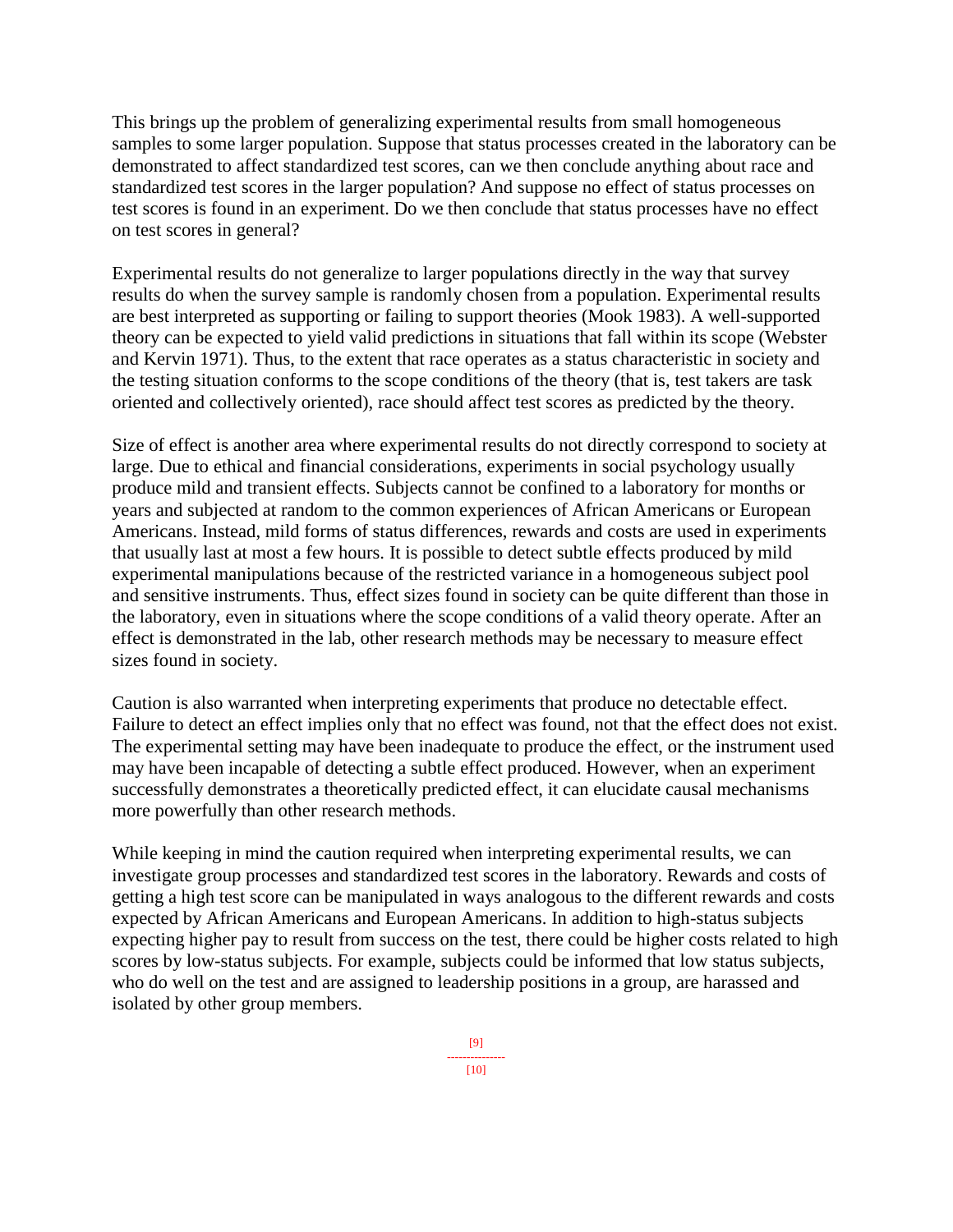## **Identity and IQ**

In addition to being ranked in status hierarchies, we are also socialized to identify with various social roles. Identities link self-concept to performance in roles that individuals identify with themselves (Burke and Reitzes 1981). The relationship between identity and behavior is reflexive. The self operates to choose behaviors that reinforce the self (Burke and Reitzes 1981). A person's role/identity may or may not be reinforced by achieving a high score on a standardized test. For example, those students in high school carrying heavy book bags who read during recess may identify themselves as "brains" or "nerds." A high score on an IQ test would reinforce this identity. Conversely, a high score on a standardized test would conflict with the identity of a gang banger. Owens' (1995) recent work demonstrates the importance of selfconcept to behavioral outcomes.

The process of regulating identity and behavior is a control system analogous to a thermostat. Just as when the furnace comes on after the temperature drops too far below a set standard, a person will choose actions that reestablish an identity if self perceptions vary too much from an initial identity standard (Burke 1991). To regulate identities, meanings of roles and behavior are compared. Behaviors are chosen that have the same meaning for the self as does the identity. Behaviors that have meanings for the self different from the identity produce stress. "This model of the identity process builds on current evidence that people feel some level of distress when they receive feedback that is incongruent with their identity, even if that feedback is more positive than their identity" (Burke 1991, p. 839, italics original). For example, a common anecdote of teachers is that students grade themselves. C average students who do well early in a school term often seem to slack off if it looks like they may get a grade much higher than a C. Robinson and Smith-Lovin (1992) demonstrate this self-maintenance process; participants selected partners who provided identity-consistent feedback. In the same way, if high performance on a standardized test conflicts with a person's identity, the potential for distress may result in lower test scores. Conversely, if a person's identity mandates a high test score, performance is likely to be high.

Burke's (1991) theory suggests that people may compare the expected outcomes of their performances with their identity, and when a large difference between identity and performance exists, the resulting stress causes them to alter their performance to more closely approximate their identity. Thus, one way to test effects of identity on test scores is to compare the performance of individuals who believe a test is importantly related to their identity with the performance of individuals who believe a test has little relevance to their identity:

Hypothesis 6. Individuals who believe a high score on a standardized test is diagnostic of ability congruent with a salient role will score higher than will individuals who believe a high score is diagnostic of ability incongruent with a salient role.

## **Testing the Social Identity Hypothesis**

Identities can be manipulated through tailoring information to specific subject subpopulations. For example, the identity of a business major could be expected to include competence at running a profitable business. Such tasks as cutting prices to drive a competitor out of business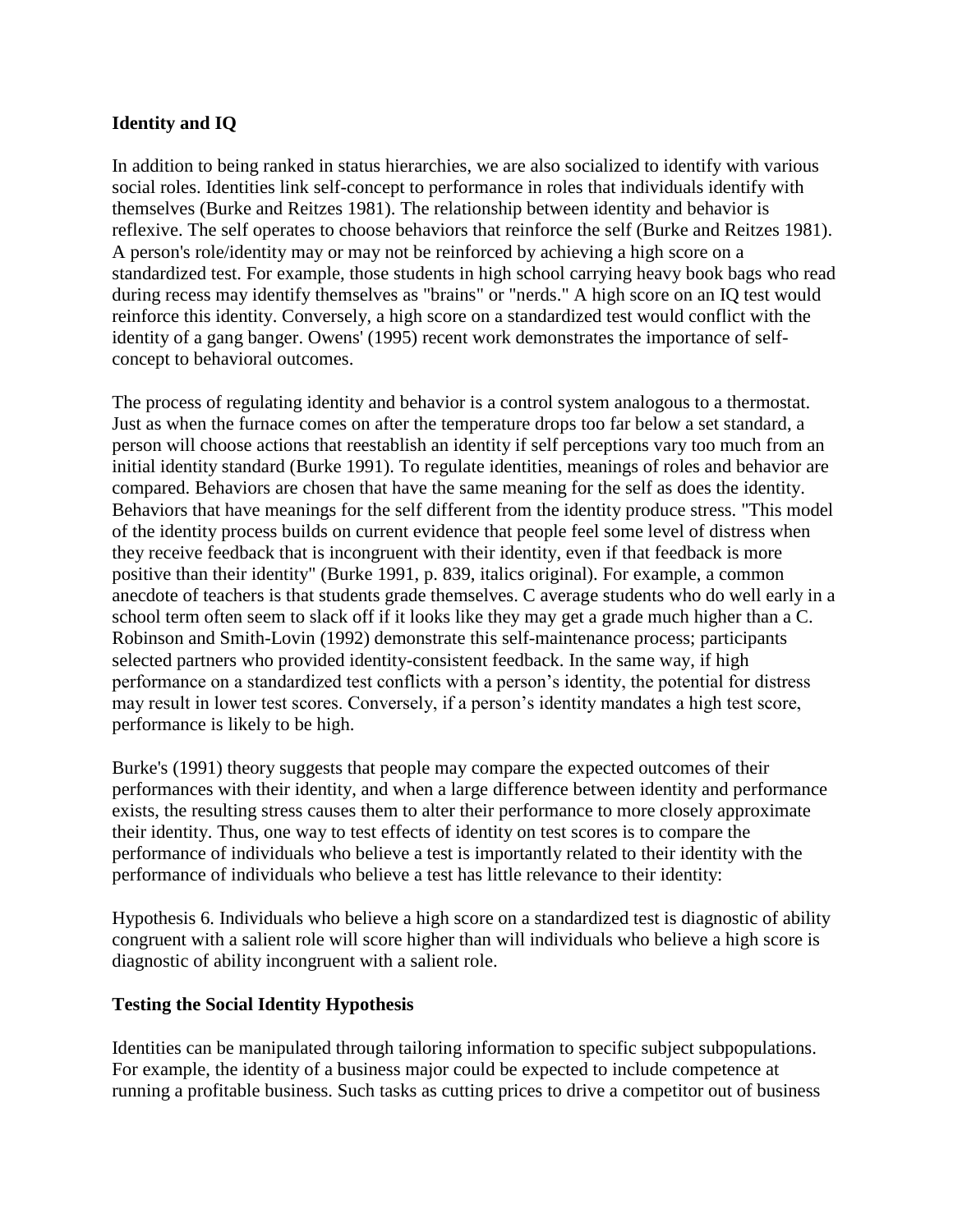or laying off long-term employees to trim costs should not conflict with a business major's identity. Social work majors, however, might find such tasks troublesome and in conflict with their identities. They may find tasks such as leading a therapy group or helping to solve a client's family crisis more compatible with their identities. The subject pool could consist equally of business majors and social work majors. Subjects could be randomly assigned to conditions in which a standardized test is portrayed as diagnostic of the subject's ability to succeed in the kind of business tasks or social work tasks just described. We would expect subjects, whether business or social work majors, to score more highly on the test when it was portrayed as diagnostic of an ability compatible with their identities.

> [10] --------------- [11]

As with all social studies of intelligence, it is necessary to control genetic and other possible effects. For example, business majors might be more or less intelligent than social work majors. The proposed experiment uses the technique employed by Steele and Aronson (1995) to avoid the problem. Steel and Aronson found that by altering test instructions they could change test scores of African Americans and European Americans separately. When students thought they would be compared to a national sample, the difference in scores between racial groups was as found in society. However, with altered instructions, African Americans scored about the same as did European Americans. In other words, African American scores improved in response to the change in instructions but European American scores did not. Similarly, when testing the social identity hypothesis, we can compare responses to the experimental manipulations for business majors and social work majors separately. Are scores of social work majors better when they think their social work skills are being tested as opposed to their business skills? And, is it also true that scores of business majors are better when they think their business skills are being tested as opposed to their social work skills? If so, then the effect is due to the experiment and not to the composition of the different groups. By focusing on different responses to experimental manipulations in homogeneous groups, we control between-group differences.

#### **Choosing a Standardized Test**

Selecting an appropriate standardized test presents problems similar to those for selecting a status characteristic. Subjects are likely to be drawn from the usual undergraduate college population. These students are thoroughly familiar with achievement tests such as the SAT and ACT. Because their scores on such tests got them into college, their test scores are especially salient and bound up with students' identities. As Burke (1991) points out, people resist situations that threaten to alter their identities. When taking tests of verbal or quantitative aptitude, it is likely that subjects' identities as students with known levels of ability on these tests will override a laboratory manipulation. The solution is to choose tests less familiar to subjects, so that subjects do not know what score to expect. Students are not as likely to have a definite idea of their ability on tests of abstract puzzle-solving ability such as the Raven Progressive Matrices or Porteus Mazes. However, this restriction is not a major disadvantage because IQ scores from these tests are thought to closely reflect g or general intelligence by their proponents (Herrnstein and Murray 1993; Jensen 1987). If group processes can be shown to alter scores on tests that are presumed to reflect pure intelligence and that are relatively free of cultural bias,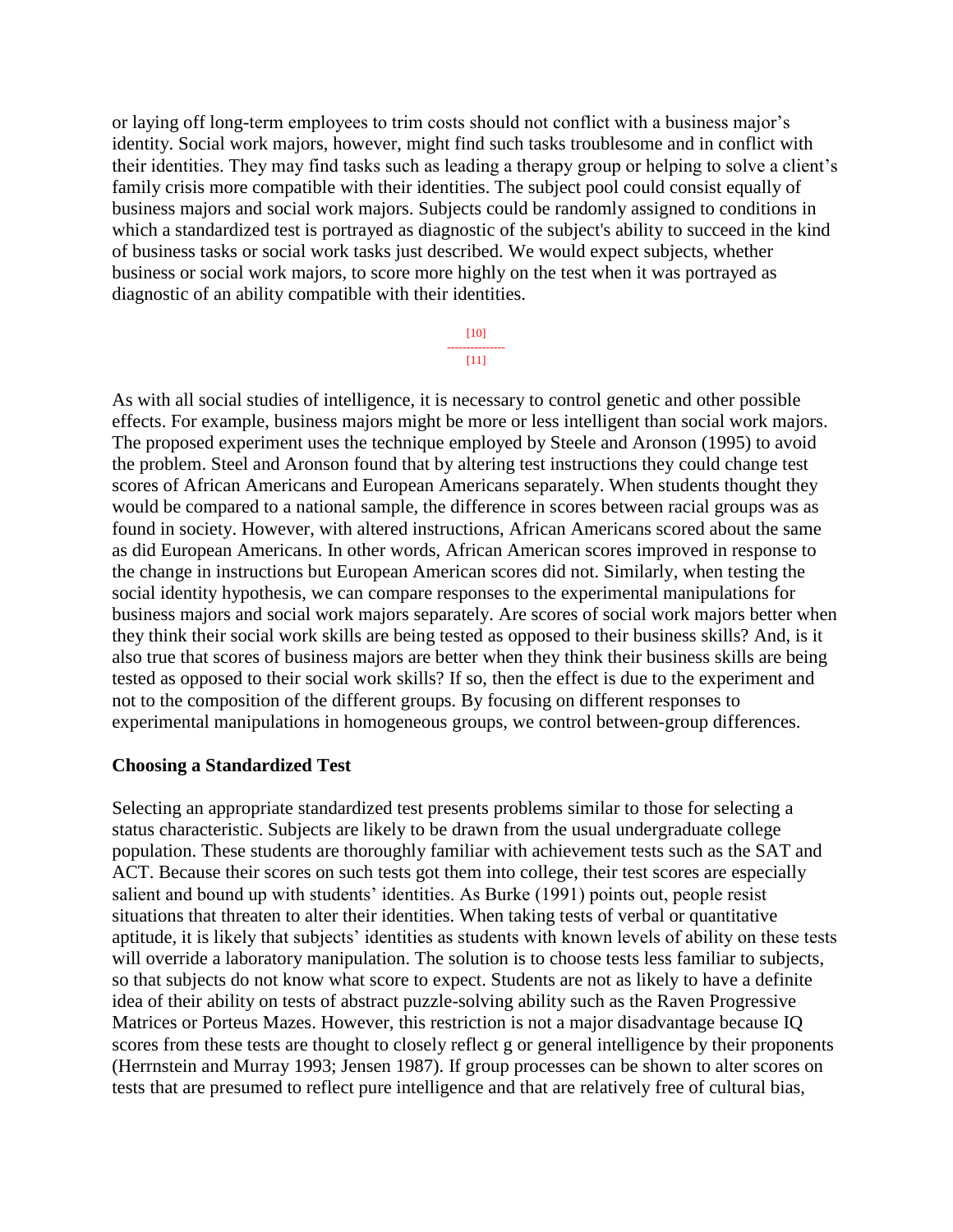then a strong case will have been made that these processes are fundamental determinants of standardized test scores.

Typically, college-student subjects are isolated in a lab room at a computer terminal. Subjects can be informed that they will take a standardized test then work with other students in a task group. To satisfy the revised collective orientation scope condition, subjects can be informed that their test scores will be used to determine the role they play in subsequent group interaction. Before subjects take the standardized test, computerized instructions can operationalize various experimental conditions: high vs. low status, high vs. low rewards and costs, business task vs. social work task. The experiment can end after a subject completes the standardized test.

In sum, subjects can be randomly assigned to a status, to reward and cost levels, and to conditions congruent or incongruent with their identities. Then they can take a standardized test that they expect will determine their pay and position on a group task, for example, a test of abstract intellectual ability. We can be confident that significant differences in test scores in the predicted direction result from manipulated group processes and not from subjects' individual genetic makeup.

> $[11]$ ---------------  $[12]$

## **SUMMARY AND CONCLUSIONS**

What social factors account for individual differences on IQ and achievement tests? What social factors can explain the difference between African American and European American scores on IQ and achievement tests? These are critical questions facing social scientists who wish to contribute to the study of human ability (Neisser et al. 1996). Studies by behavior geneticists conclude that genetics contributes at most about 70% and probably closer to 50% of individual differences in test scores (Loehlin 1978, Scarr and Weinberg 1989). There is little evidence that genetics are a factor in the difference in test scores between racial groups (Neisser et al. 1996). This leaves large differences in standardized test scores unexplained.

Group processes including status characteristics theory, rational choice arguments and identity theory may account for much individual difference in standardized tests including IQ tests. They may explain all of the difference between racial groups.

Status characteristics theory and the different rewards and costs accruing to those occupying different status positions may affect individual test scores. To apply status characteristics theory it is necessary to extend its scope. Individual test situations fall outside the requirement that status characteristics operate to influence behavior in situations governed by cooperative, collective tasks. The proposed extension suggests that status characteristics may affect individual test scores when test takers expect that their scores on a standardized test will affect their relationships with group members in future cooperative task situations. For example, a high score on the SAT test determines which college a person goes to and how they are treated when working with others. African Americans who score highly on the SAT and go off to a prestigious college may feel isolated from family, friends and their new peers in ways not experienced by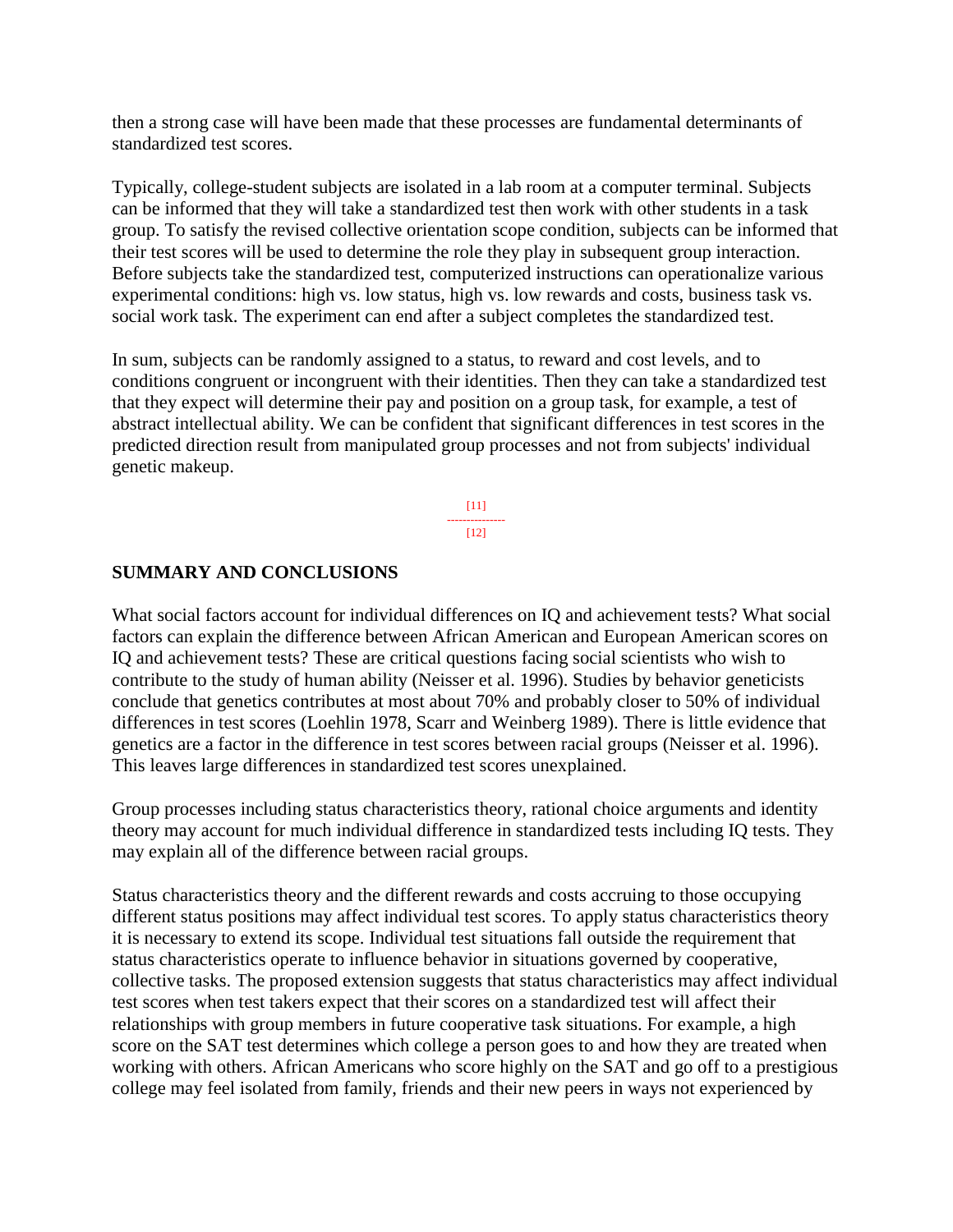European Americans who score high on the test. The resulting ambivalence on the part of African Americans may contribute to test score differences between African Americans and European Americans. Ambivalence and stress also result when the prospect of a high score on a standardized test is incompatible with an individual's identity.

Tests of these ideas may best be conducted in a laboratory setting where confounding genetic factors can be controlled by randomly assigning subjects to status conditions. This requires the creation of status characteristics. Results likely will be most convincing if abstract, puzzlesolving tests of mental ability rather than achievement tests of verbal and mathematical ability are used.

While the three kinds of group processes described here--status, rational choice, and identity--are not the only ones capable of altering individual scores on standardized tests, they have a high likelihood of doing so. The possibility that group processes may have major effects of standardized test scores has been neglected. Most researchers have concentrated on individual biological and psychological differences or on large-scale social categories such as socioeconomic status or parental education. Given the importance of the research problem, it would be advantageous for those researchers in the field of group processes who are capable to apply their expertise to the problem.



## **REFERENCES**

Berger, Joseph, M. Hamit Fisek, and Robert Z. Norman. 1989. "The Evolution of Status Expectations: A Theoretical Extension." Pp. 100-130 in Sociological Theories in Progress: New Formulations edited by J. Berger, M. Zelditch, Jr., and B. Anderson. Newbury Park, CA: Sage.

Berger, Joseph, M. Hamit Fisek, Robert Z. Norman, and Morris Zelditch, Jr. 1977. Status Characteristics and Social Interaction: An Expectation States Approach. New York: Elsevier.

Berger, Joseph, Robert Z. Norman, James Balkwell, and Roy F. Smith. 1992. "Status Inconsistency in Task Situations: A Test of Four Status Processing Principles." American Sociological Review 57:843-855.

Berger, Joseph, Susan J. Rosenholtz, and Morris Zelditch, Jr. 1980. "Status Organizing Processes." Annual Review of Sociology 6:470-508.

Bouchard, Thomas J., Jr., David T. Lykken, Matthew McGue, Nancy L. Segal, and Auke Tellegen. 1990. "Sources of Human Psychological Differences: The Minnesota Study of Twins Reared Apart." Science 250:223-228.

Bouchard, Thomas J. and Matthew McGue. 1981. "Familial Studies of Intelligence: A Review." Science 212:1055-1059.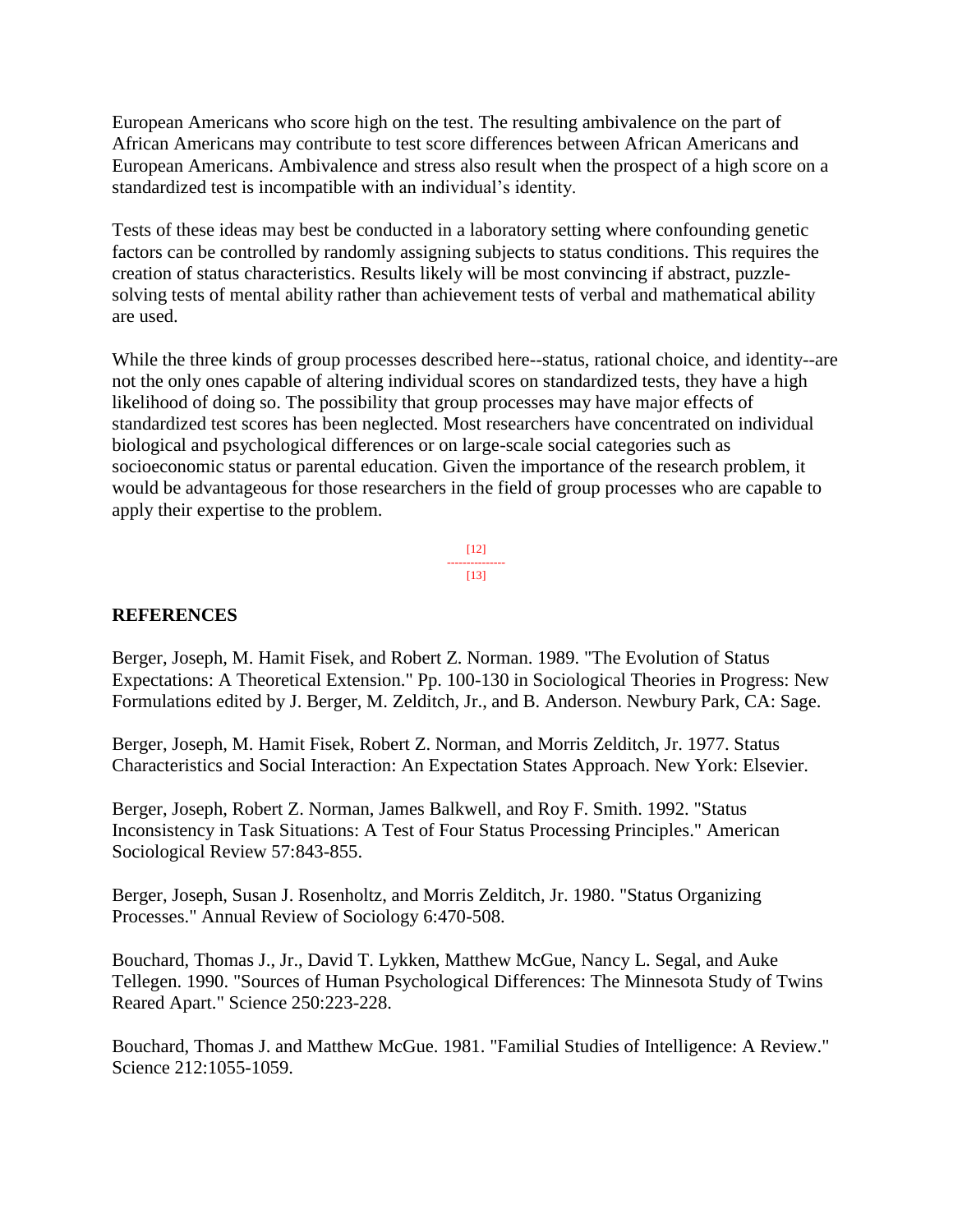Burke, Peter J. 1991. "Identity Processes and Social Stress." American Sociological Review 56:836-849.

Burke, Peter J. and Donald C. Reitzes. 1981. "The Link between Identity and Role Performance." Social Psychology Quarterly 44:83-92.

Chipuer, Heather M., Michael J. Rovine and Robert Plomin. 1990. "LISREL Modeling: Genetic and Environmental Influences on IQ Revisited." Intelligence 14:11-29.

Cohen, Elizabeth G. 1986. Designing Groupwork: Strategies for the Heterogeneous Classroom. New York: Teachers College Press.

Cohen, Elizabeth G. 1993. "From Theory to Practice: The Development of an Applied Research Program." Pp. 385-415 in Theoretical Research Programs: Studies in Theory Growth edited by Joseph Berger and Morris Zelditch, Jr. Stanford: Stanford University Press.

Cohen, Elizabeth G., Rachel A. Lotan and Chaub Leechor. 1989. "Can Classrooms Learn?" Sociology of Education 62:75-94.

Cohen, Elizabeth G. and Susan S. Roper. 1972. "Modification of Interracial Interaction Disability: An Application of Status Characteristics Theory." American Sociological Review 37:648-55.

Cohen, Elizabeth G. and Susan S. Roper. 1985. "Modification of Interracial Interaction Disability." Pp. 350-378 in Status, Rewards and Influence: How Expectations Organize Behavior edited by Joseph Berger and Morris Zelditch, Jr. San Francisco: Jossey-Bass.

Eysenck, Hans J. 1995. "Can We Study Intelligence Using the Experimental Method?" Intelligence 217-228.

Eysenck, H. J. and Kamin, Leon. 1981. The Intelligence Controversy. New York: John Wiley and Sons.

Fancher, Raymond E. 1985. The Intelligence Men: Makers of the IQ Controversy. New York: Norton.

Herrnstein, R. J. 1973. IQ in the Meritocracy. Boston: Atlantic Monthly Press.

Herrnstein, R. J. and Charles Murray. 1994. The Bell Curve: Intelligence and Class Structure in American Live. New York: Free Press.

Jensen, Arthur R. 1981. Straight Talk about Mental Tests. New York: Free Press.

Jensen, Arthur R. 1987. "Differential Psychology: Towards Consensus." Pp. 353-399 in Arthur Jensen: Consensus and Controversy edited by Sohan Modgil and Celia Modgil. New York: Falmer Press.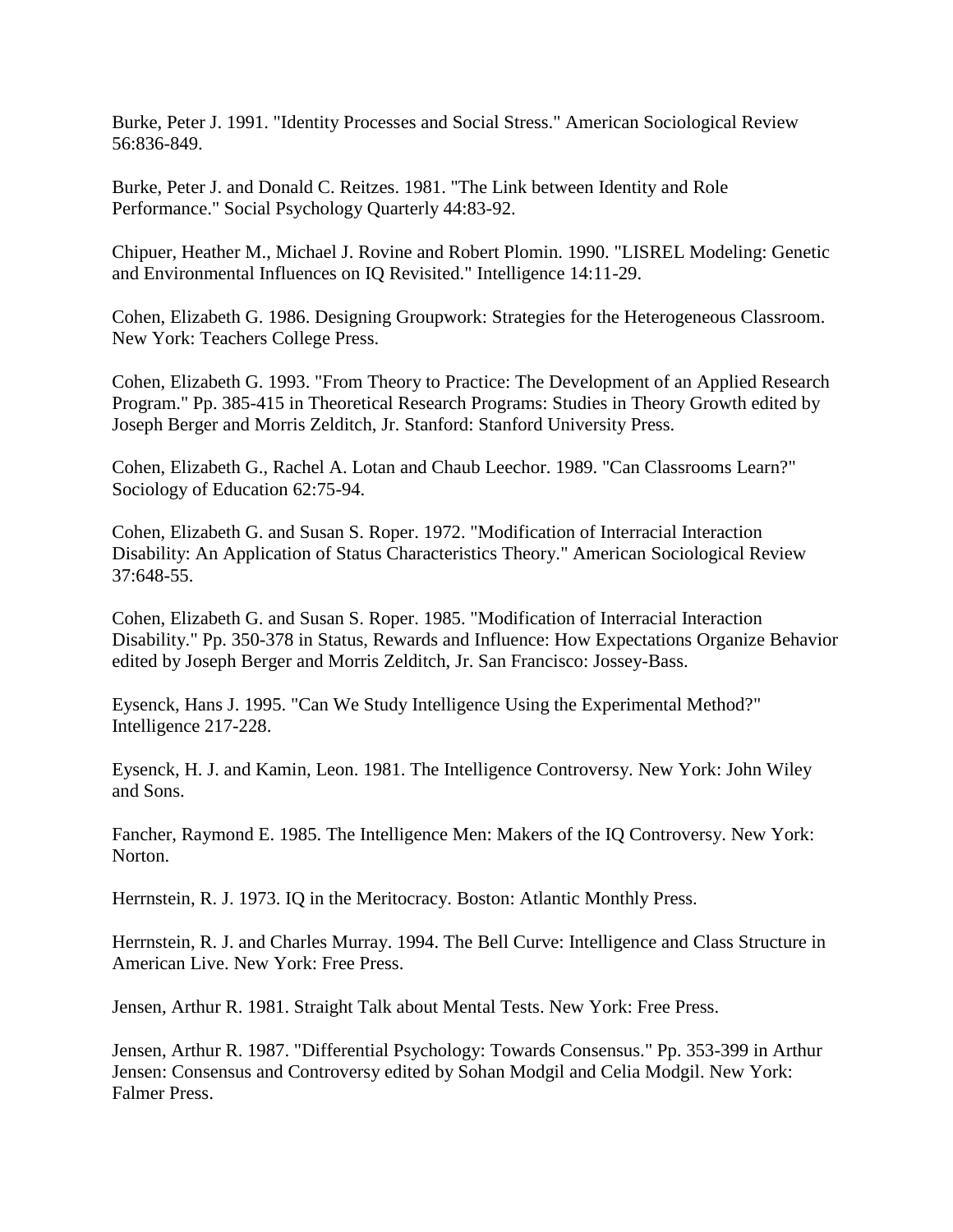Jensen, Arthur R. 1992. "Spearman's hypothesis: Methodology and evidence." Multivariate Behavioral Research 27:225-233.

Levin, Michael. 1994. "Comment on the Minnesota Transracial Adoption Study." Intelligence 19:13-20.

Loehlin, John C. 1989. "Partitioning Environmental and Genetic Contributions to Behavioral Development." American Psychologist 44:1285-1292.

Lynn, Richard. 1994. "Some Reinterpretations of the Minnesota Transracial Adoption Study." Intelligence 19:21-27.

Markovsky, B., LeRoy F. Smith and Joseph Berger. 1984. "Do status interventions persist?" American Sociological Review 49:373-382.

Messick, Samuel. 1980. The Effectiveness of Coaching for the SAT: Review, and Reanalysis of Research from the Fifties to the FTC. Princeton, NJ: Educational Testing Service.

Mook, Douglas G. 1983. "In Defense of External Invalidity." American Psychologist 38:379- 387.

Neisser, Ulric, Gwyneth Boodoo, Thomas J. Bouchard, Jr., A. Wade Boykin, Nathan Brody, Stephen J. Ceci, Diane F. Halpern, John C. Loehlin, Robert Perloff, Robert J. Sternberg and Susana Urbina. 1996. "Intelligence: Knowns and Unknowns." American Psychologist 51:77-101.

Owens, Timothy. 1995. "Two Dimensions of Self-Esteem: Reciprocal Effects of Positive Self-Worth and Self-Deprecation on Adolescent Problems." American Sociological Review 59:391- 407.

Plomin, Robert and Denise Daniels. 1987. "Why are children in the same family so different from one another?" Behavorial and Brain Sciences 10:1-16.

Ridgeway, Cecilia. 1991. "The social construction of status value: Gender and other nominal characteristics." Social Forces 70:367-386.

Ridgeway, Cecilia L., Elizabeth Boyle, Kathy Jean Kuipers and Dawn Robinson. 1995. "Interaction and the Construction of Status Beliefs." Paper presented to the Annual Meeting of the American Sociological Association, August, Washington, DC.

Robinson, Dawn T. and Lynn Smith-Lovin. 1992. "Selective Interaction as a Strategy of Identity Maintenance: An Affect Control Model." Social Psychology Quarterly 55:12-28.

Rodgers, Joseph L., David C. Rowe and Kim May. 1994. "DF analysis of NLSY IQ/achievement data: Nonshared environmental Influences." Intelligence 19:157-177.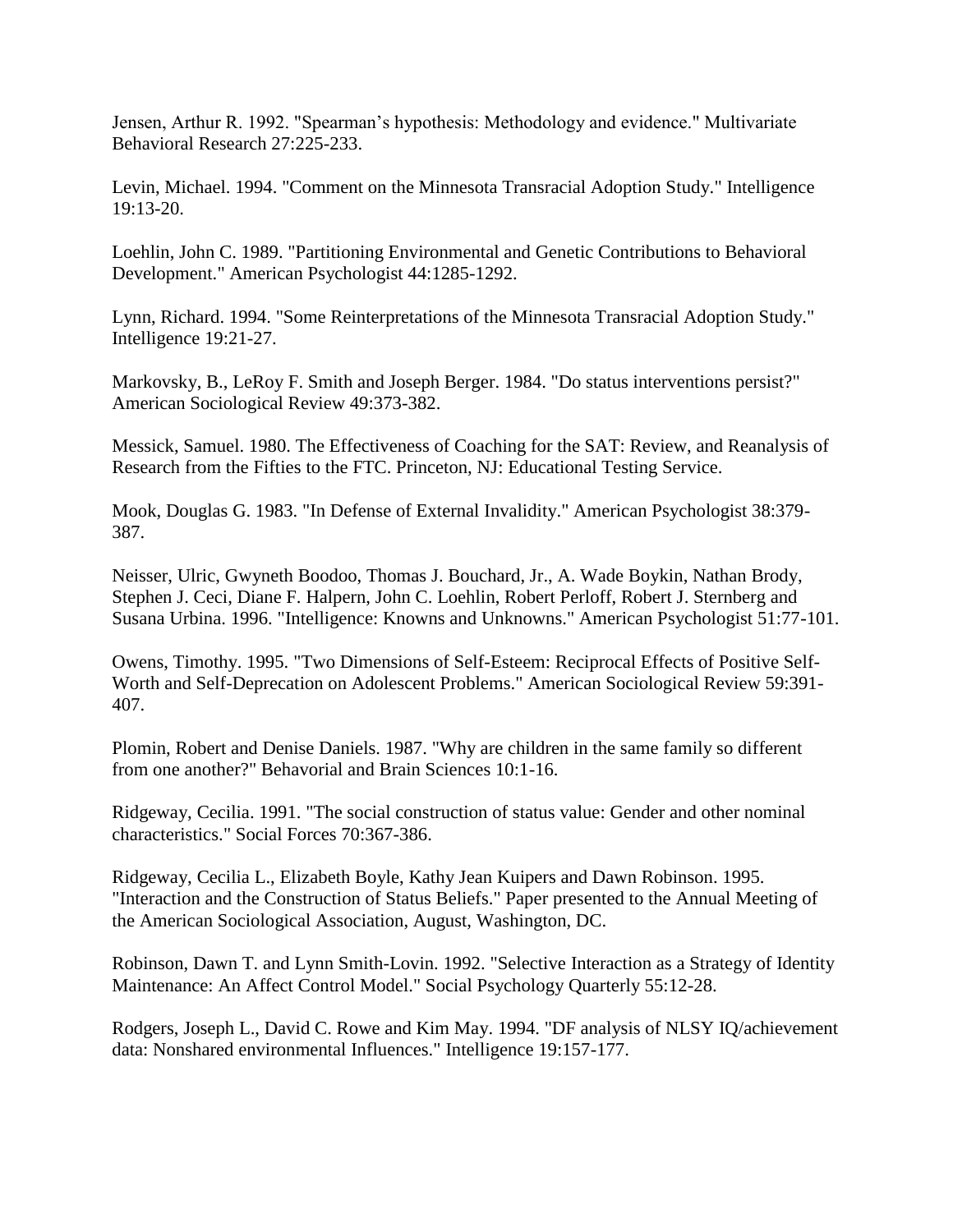Rosenholtz, Susan J. and Elizabeth G. Cohen. 1985. "Activating Ethnic Status." Pp. 430-444 in Status, Rewards and Influence: How Expectations Organize Behavior edited by Joseph Berger and Morris Zelditch, Jr. San Francisco: Jossey-Bass.

Rosenholtz, Susan J. and Elizabeth G. Cohen. 1985. "Modifying Status Expectations in the Traditional Classroom." Pp. 445-470 in Status, Rewards and Influence: How Expectations Organize Behavior edited by Joseph Berger and Morris Zelditch, Jr. San Francisco: Jossey-Bass.

Rosenthal, R. 1994. "Interpersonal Expectancy Effects: A 30-year Perspective." Current Directions in Psychological Science 3:176-179.

Rosenthal, R. and L. Jacobson. 1992 [1968]. Pygmalion in the Classrooom. New York: Irvington.

Scarr, Sandra and Richard A. Weinberg. 1978. "The influence of 'family background' on intellectual attainment." American Sociological Review 43:674-692.

Scarr, Sandra, Richard A. Weinberg and Irwin D. Waldman. 1993. "IQ Correlations in Transracial Adoptive Families." Intelligence 17:541-555.

Schiff, M., M. Duyme, A. Dumaret, J. Stewart, S. Tomkiewicz and J. Feingold. 1978. "Intellectual status of working-class children adopted early into upper-middle-class families." Science 200:1503-1504.

Snow, Richard E. 1995. "Pygmalion and Intelligence?" Current Directions in Psychological Science 4:169-171.

Steele, Claude M. and Joshua Aronson. Forthcoming. "Stereotype Vulnerability and the Intellectual Test Performance of African-Americans." Journal of Personality and Social Psychology.

Turkheimer, Eric. 1991. "Individual and group differences in adoption studies of IQ." Psychological Bulletin 110:392-405.

Udry, J. Richard. 1995. "Sociology and Biology: What Biology Do Sociologists Need to Know?" Social Forces 73:1267-1278.

Waldman, Irwin D., Richard A. Weinberg and Sandra Scarr. 1994. "Racial-Group Differences in IQ in the Minnesota Transracial Adoption Study: A Reply to Levin and Lynn." Intelligence 19: 29-44.

Webster, Murray, Jr. and Martha Foschi. 1988. Status Generalization. Stanford, CA: Stanford University.

Webster, Murray Jr. and John B. Kervin. 1971. "Artificiality in Experimental Sociology." Canadian Review of Sociology and Anthropology 8:263-272.